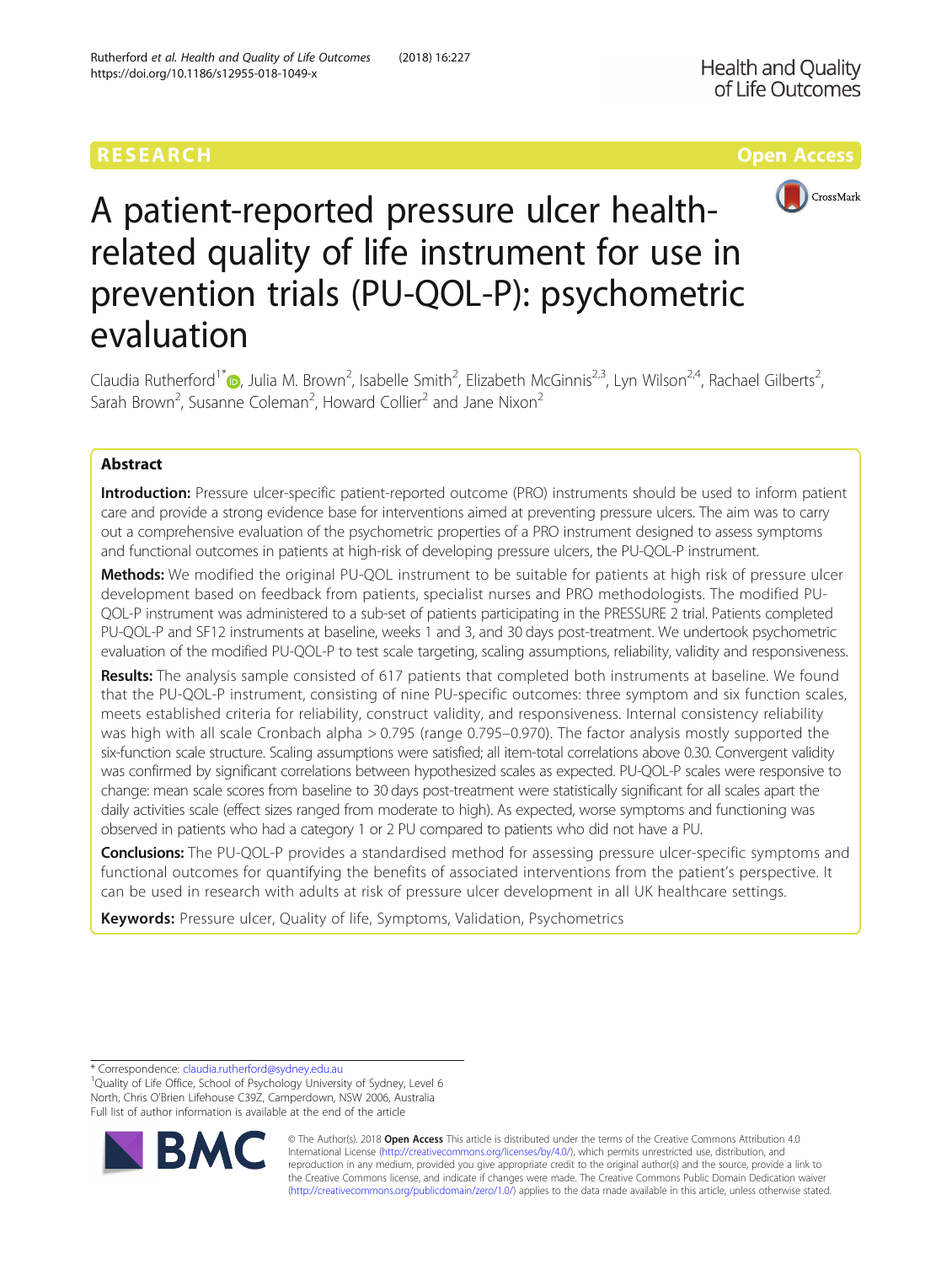## Background

Pressure ulcers (sometimes called bedsores, pressure sores or pressure injuries) are a common chronic wound defined as "localised injury to the skin and/or underlying tissue usually over a bony prominence, as a result of pressure, or pressure in combination with shear" [\[1](#page-10-0)]. With widespread prevalence and incidence in all health settings [[2\]](#page-10-0), affecting approximately 1 in 7 hospital and 1 in 20 community patients  $[3, 4]$  $[3, 4]$  $[3, 4]$  $[3, 4]$ , pressure ulcer (PUs) are a major burden to patients, carers, and healthcare systems  $[5, 6]$  $[5, 6]$  $[5, 6]$  $[5, 6]$ .

PUs can cause distressing symptoms including pain [[4](#page-10-0), [7,](#page-10-0) [8](#page-10-0)], exudate and odour and compromise all areas of patient functioning [[5,](#page-10-0) [9](#page-10-0)]. Presence of symptoms and functioning impairments can have a distal effect on health-related quality of life (HRQOL) outcomes [\[10](#page-10-0)]. Intensive interventions for preventing and treating PUs pose additional patient burden and further affect HRQOL [[9\]](#page-10-0). Additional impact on patients results from increased care burden, prolonged rehabilitation, requirement for bed-rest, and hospitalisation  $[5, 10]$  $[5, 10]$  $[5, 10]$  $[5, 10]$  $[5, 10]$ . In this clinical context, evaluating patient-reported outcomes (PROs) such as symptoms, functioning, and HRQOL is particularly important and relevant, and there is enormous potential for PROs to be integral to treatment assessment and recommendations for PUs.

The primary goal in managing patients at risk of PU development is to minimise both the intensity and duration of pressure exposure on vulnerable skin sites (i.e. bony points of immobilised people such as hips, heels and elbows), not adapted to sustained and/or excessive loading, achieved by the provision of pressure redistribution support surfaces (e.g. beds, mattresses, mattress overlays and cushions) and patient repositioning [[11,](#page-10-0) [12](#page-10-0)]. Support surfaces aim to prevent PUs by relieving pressure and cushioning vulnerable parts of the body, and distributing the surface pressure more evenly. However, we know from studies [[9](#page-10-0), [13](#page-10-0)] and clinical experience that preventative interventions can directly cause patients' pain and discomfort, impact sleep quality and limit physical function (e.g. mobility and movement) that differs between interventions, and these proximal effects can result in severe and persistent negative effects on HRQOL. Therefore, assessment of symptoms and impacts on HRQOL of different pressure redistribution support surfaces should be considered when deciding between management options for patients receiving prevention interventions as well as during post-prevention and treatment surveillance to enable better detection and management of symptoms that impact patients' HRQOL. This in turn will improve psychological outcomes, HRQOL, and the quality of patient care.

Our previous work has identified PROs important to people with PUs [\[5](#page-10-0), [9,](#page-10-0) [10\]](#page-10-0), established the need for patient-reported measures of outcomes specific to PUs [[14\]](#page-10-0), and developed and evaluated a PRO instrument to assess PU-specific symptoms and functioning impacts (the PU-QOL instrument, accessed at: [http://medhealth.](http://medhealth.leeds.ac.uk/puqol-ques) [leeds.ac.uk/puqol-ques\)](http://medhealth.leeds.ac.uk/puqol-ques) [\[15\]](#page-10-0). PRO instruments can be useful tools for evaluating health changes following interventions if they are fit for purpose and accord with international standards for rigorous development [[16](#page-10-0)]. Patient-based outcome assessment in PUs is in its infancy; few studies have assessed PROs and those that have done, have mostly used generic instruments [[14](#page-10-0)]. Using a PU-specific PRO instrument in future research and clinical practice could help improve the evidence-base through research assessing effectiveness of PU therapies from the patients' perspective, facilitate clinician-patient communication and shared decision making, prioritise patient outcomes and preferences, and monitor changes in outcomes during prevention, treatment, and postinterventions [\[17,](#page-10-0) [18](#page-10-0)].

Comparative effectiveness research requires healthcare interventions to be evaluated not only in terms of clinical outcomes, but a comprehensive evaluation should incorporate patients' perspectives of interventions, both in terms of patients' actual experiences (e.g. symptoms and function), and their judgments about the value of care (e.g. access to services) [[16,](#page-10-0) [19\]](#page-10-0). The original PU-QOL instrument was developed for use in comparative effectiveness research with patients with PUs receiving treatment interventions [\[15](#page-10-0)]. Given the heterogeneity of the PU population, further work was required to ensure that the PU-QOL instrument fit the needs of all people with PUs including those with superficial PUs, as well as patients at risk of PU development [\[15](#page-10-0)]. To enable assessment of PROs in patients at risk of PUs receiving preventative interventions, the aim of this study was to modify the original PU-QOL instrument so that it was suitable for use in comparative effectiveness research with patients at high-risk of PU development receiving preventative interventions. Given that modifications were planned to the original version, further aims were to undertake an evaluation of the reliability and validity of the modified version, and to also undertake responsiveness testing, which has not previously been reported. Testing of psychometric properties is an ongoing process of learning more about the construct, making new predictions, and testing them, particularly when modifications are made to a previously tested PRO instrument – each supportive study serves only to strengthen validity [[20\]](#page-10-0). The participants were acutely ill in-patients at high risk of PU development receiving mattresses in common use in healthcare settings and advocated in national and international guidelines [\[1](#page-10-0), [21](#page-10-0)] including 'low tech' constant low pressure specialist foam mattresses and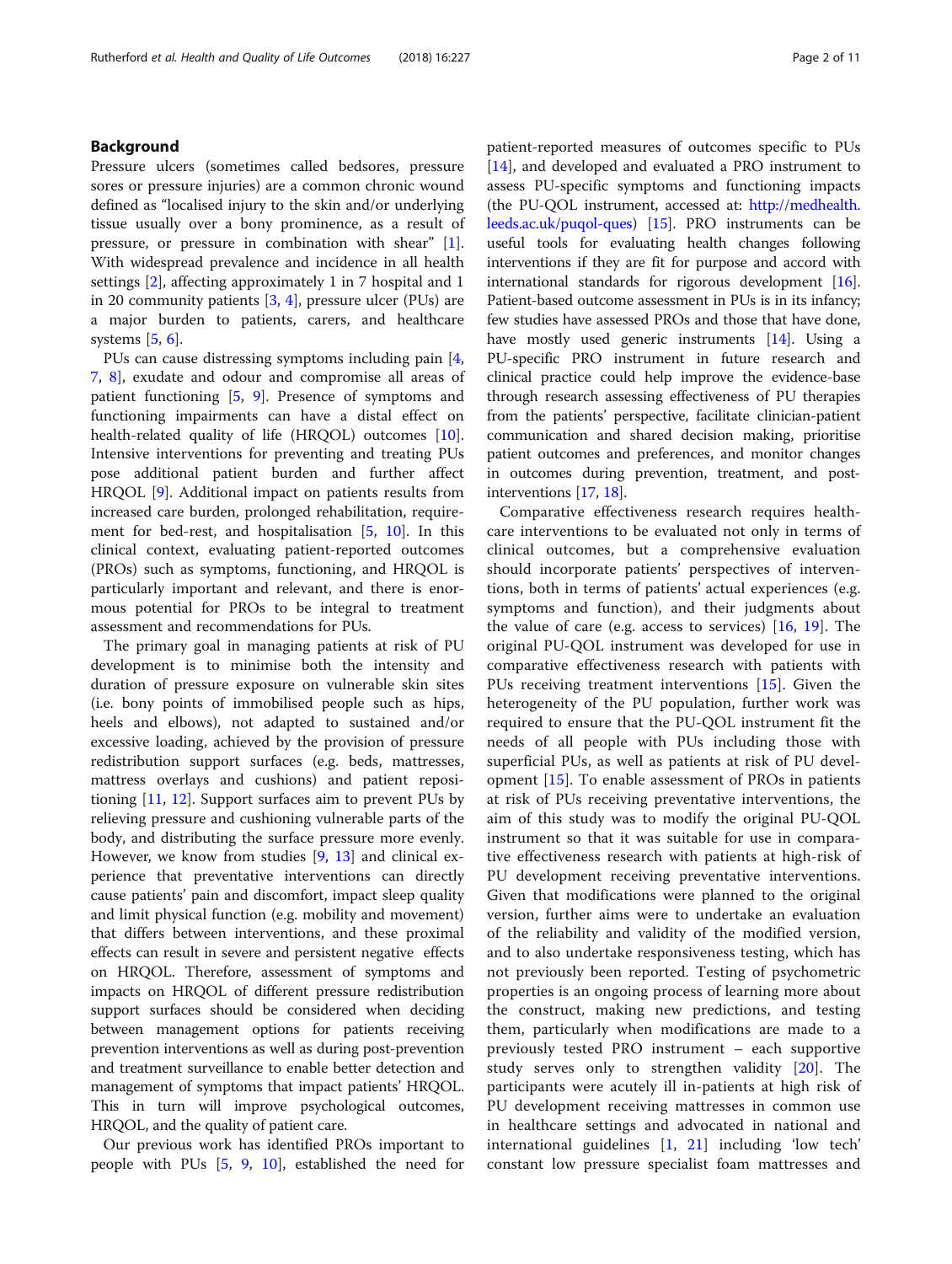'high tech' electrically powered mattresses which alternate pressure distribution through air filled sacs.

#### Methods

## Development of the PU-QOL-prevention instrument

The original PU-QOL is a self-report instrument [\[15](#page-10-0)], comprising of three symptom (pain 8 items, exudate 8 items, odour 6 items) and seven function scales: four physical functioning (sleep 6 items, movement and mobility 9 items, daily activities 8 items, vitality 5 items); two psychological well-being (emotional well-being 15 items, and self-consciousness and appearance 7 items); and one social participation (9 items), plus a single item for itchiness and a single item for global HRQOL. It is intended for interview-administration [[22\]](#page-10-0) with patients who have any category PU, and patients rate the amount of "bother" attributed "during the past week" on a 3-point response scale  $(0 = not at all - 2 = a lot)$ . Scale scores are generated by summing items and then transforming to a 0–100 scale. High scores indicate greater patient bother. The PU-QOL instrument has been validated for use with patients with PUs and is most appropriate for people with severe PUs, as demonstrated by a lack of items to represent people with little or no bother due to PUs [[15\]](#page-10-0).

The original PU-QOL instrument was modified to produce a prevention version (the PU-QOL-P instrument). A group of 20 experts was convened including specialist tissue viability nurses with a minimum of five years experience managing people with PUs (recruited from participating sites involved in PU-QOL evaluation [[23\]](#page-10-0)), consumers with past experience of having PUs (recruited via the Pressure Ulcer Research Service User Network UK [[24\]](#page-10-0), and senior PRO methodologists with expertise in developing and evaluating PRO instruments. The expert group were asked to review the existing PU-QOL instrument and complete a questionnaire that asked about content (e.g. how relevant and representative are the issues to people at high-risk of pressure ulcer development?); if any items were confusing, difficult to understand or needed clarification; if any items were not relevant to people at risk of PUs; and if any important issues were missing.

## Development of the PU-QOL-prevention instrument: Results from expert group review

Feedback from the experts informed modifications to the PU-QOL instrument. Specifically, we changed the question stem from: "During the past week, how much were you bothered by these feelings because of your pressure sore(s)?" to "During the past week, how much were you bothered by these feelings because of any pressure area pain, soreness or discomfort, pressure sores or treatments?". Feedback about content that was missing

resulted in: four items added to the pain scale including "feeling of altered sensation"; "dull ache"; "feeling sore"; and "loss of feeling (e.g. numbness or paralysis)"; one item added to the sleep scale ("being woken during sleep"); and a single item developed for "overall HRQOL" with response options: improved/got better, the same or worsened. Two symptom scales (exudate and odour) were considered only relevant for people with PUs and therefore we introduced a skip question (e.g. only complete if you have a PU). Two items were removed from the Daily Activities scale: "doing shopping" and "doing jobs around the house". We also added examples to one item "Doing things that you enjoy (e.g. reading a book, watching a movie, talking on the telephone, using a computer)". We also added examples to two items in the Malaise scale: "Feeling tired (e.g. in need of sleep or rest)" and "Feeling fatigued (extreme tiredness resulting from mental or physical exertion or illness)". We removed "because of your sore" from item "Feeling like you have no control over your life because of your sore" in the emotional wellbeing scale. The participation scale was considered only relevant to people who were not hospitalised so was excluded. No changes were made to the Movement/mobility and Appearance and self-consciousness scales or the single item for itchiness.

#### Evaluation of the PU-QOL-prevention instrument

In order to assess the psychometric properties of the PU-QOL-P instrument, we conducted a sub-analysis of all patients recruited during August 2013 – November 2016 to the PRESSURE 2 trial that had completed both the PU-QOL-P and SF12 instruments at baseline, and provided responses to scale items. This initially included all patients randomised to the trial but due to data burden, only a sub-set of patients completed the PU-QOL-P and SF12 instruments; patients were randomised to either complete HRQOL instruments (i.e. PU-QOL-P and SF12) or utility measures. A detailed description of the methods for the PRESSURE 2 trial are published elsewhere [[25\]](#page-10-0). Briefly, PRESSURE 2 is a multicentre, open-label, randomised, double triangular, group sequential, parallel group trial conducted in acute secondary care hospitals, community hospitals and NHS-funded intermediate care/rehabilitation facilities in England and Scotland. 'High-risk' patients admitted to an in-patient facility with evidence of acute illness were randomised, in a 1:1 allocation, to receive either a high-specification foam mattress or alternating-pressure mattress in conjunction with an electric profiling bed frame. The primary objective of the trial was to compare mattresses allocation in terms of the time to developing a new Category 2 or above PU by 30 days post-treatment phase. Secondary endpoints included time to developing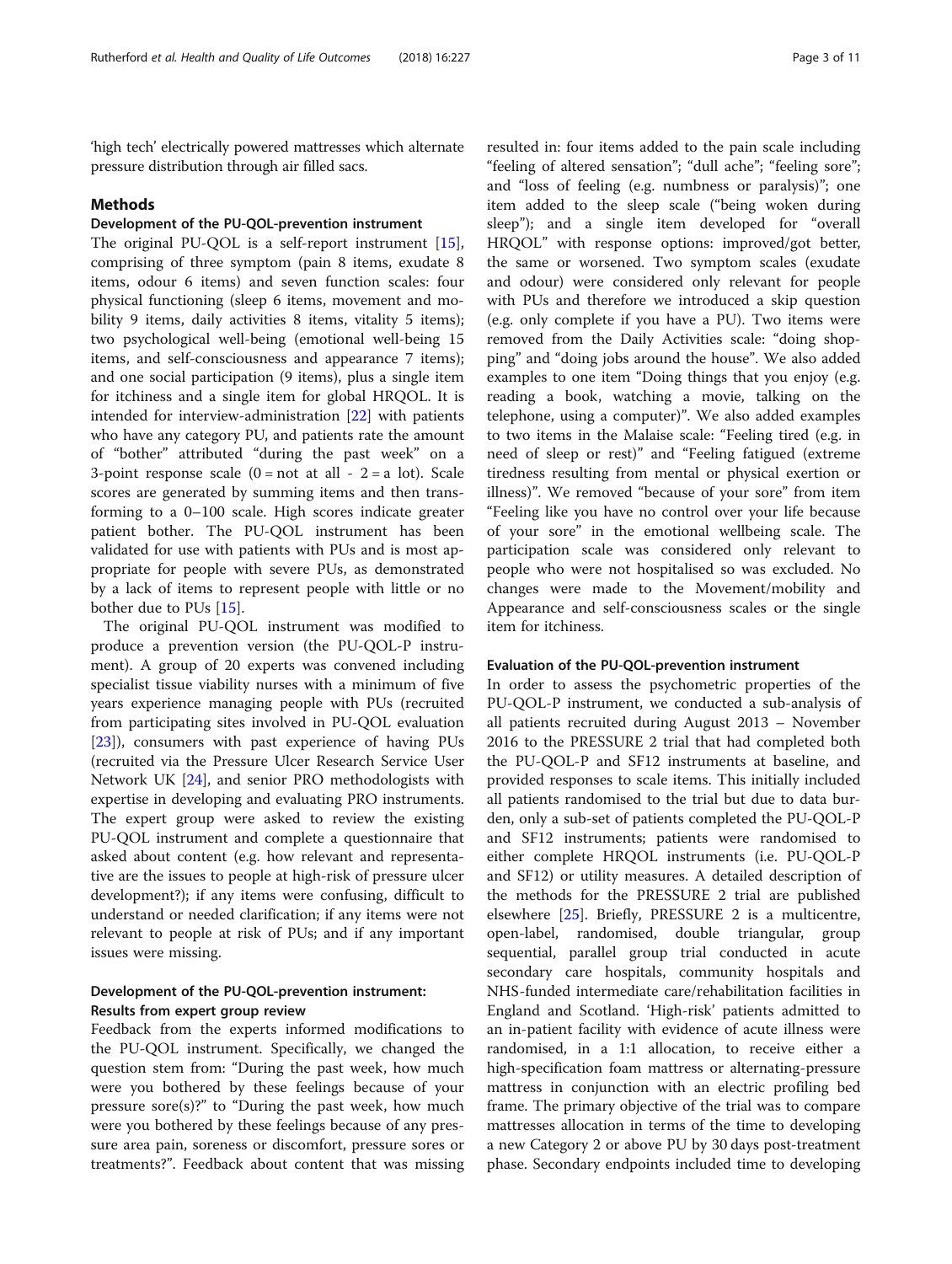a new Category 1 and 3 or above PUs, time to healing of pre-existing Category 2 PUs, HRQOL, cost-effectiveness, incidence of mattress change and safety.

## PRO instruments

The PU-QOL-P instrument (described above) was administered along with a generic measure of health status, the SF12  $[26]$  $[26]$ . The SF12 was chosen on the basis of evidence from a systematic review of PRO instruments for chronic wounds (including PUs) [\[14](#page-10-0)] and practical issues relating to the patient population. Use of the SF-36 was considered however it was decided by the project team that it was too long for use with patients with PUs (e.g. these patients are largely elderly, highly dependent, and/or with high levels of co-morbidity including acute and chronic illness). Instead, the SF-12, a short version of the SF-36, was selected to reduce respondent burden.

The SF-12 is a generic instrument that assesses health status. It includes eight domains: physical functioning, role-physical, body pain, general health, energy/fatigue, social functioning, role-emotional and mental health. A Physical Component Summary (PCS) and a Mental Component Summary (MCS) score are generated. An acute version of the SF12 is available that incorporates a 1-week recall period, which for this condition has been found to be relevant [[27\]](#page-10-0). The SF12 takes 2 min to administer and has been validated for researcher-administration. Even though the SF12 has not specifically been validated for use with people with PUs, it has wide-spread use in other chronic wounds and dermatological conditions to assess changes in health status between groups; has been used with other chronic-skin wound conditions to validate their corresponding disease-specific PRO instruments; and has been validated for use with elderly people.

#### Statistical analyses

Descriptive analyses were conducted to describe demographic and clinical characteristics of the patient sample. Standard psychometric analyses were used to evaluate the PU-QOL-P. Analyses were performed using SPSS® Statistics for Windows® version 22.0 (IBM, Armonk, New York, USA). All analyses were conducted with two-tailed tests at five level of significance. Analyses were performed on a sub-sample of patients from the PRESSURE 2 trial that completed both the PU-QOL-P and SF12 questionnaires at baseline ( $n = 617$ ; Fig. 1). Responsiveness analysis was limited to patients who also completed PU-QOL-Ps at 30 days post-treatment.

## Scale-to-sample targeting and missing data

Scale-to-sample targeting was determined by investigating whether scale scores spanned the entire possible

Responsiveness sample  $n = 42$ Fig. 1 Flow of participants from the PRESSURE 2 trial included in the psychometric sub-study scale range and floor/ceiling effects were low (less than 20%). Missing data rates were assessed by completeness of item- and scale-level data. The minimum criterion for

#### Reliability

Internal consistency reliability was assessed for the eight multi-item scales using Cronbach's α coefficient, with an α value of at least 0.8 regarded as adequate, and a value of 0.7 or more as acceptable for group comparisons [[28](#page-10-0)].

## Within scale validity: Multitrait scaling

computable scale scores was 50%.

Multitrait scaling was used to evaluate the hypothesized scale structure of the PU-QOL-P. Within-scale construct validity assesses whether it is appropriate to sum pre-specified groups of items to generate a scale score that reflects a single underlying construct. Scaling assumptions are satisfied with similar item means and corrected item-total correlations (ITC) > 0.3. Corrected ITCs > 0.3 indicate that items within each scale contain a similar proportion of information. ITCs of 0.4–0.6 were considered moderate, and those exceeding 0.6 were considered high [[29\]](#page-10-0).

## Factor analysis

Exploratory factor analysis (EFA) was performed to determine whether the proposed nine-scale structure of the PU-QOL-P was supported in an at-risk population. Exploratory factor analysis was chosen as the testing population was very different to the population in which

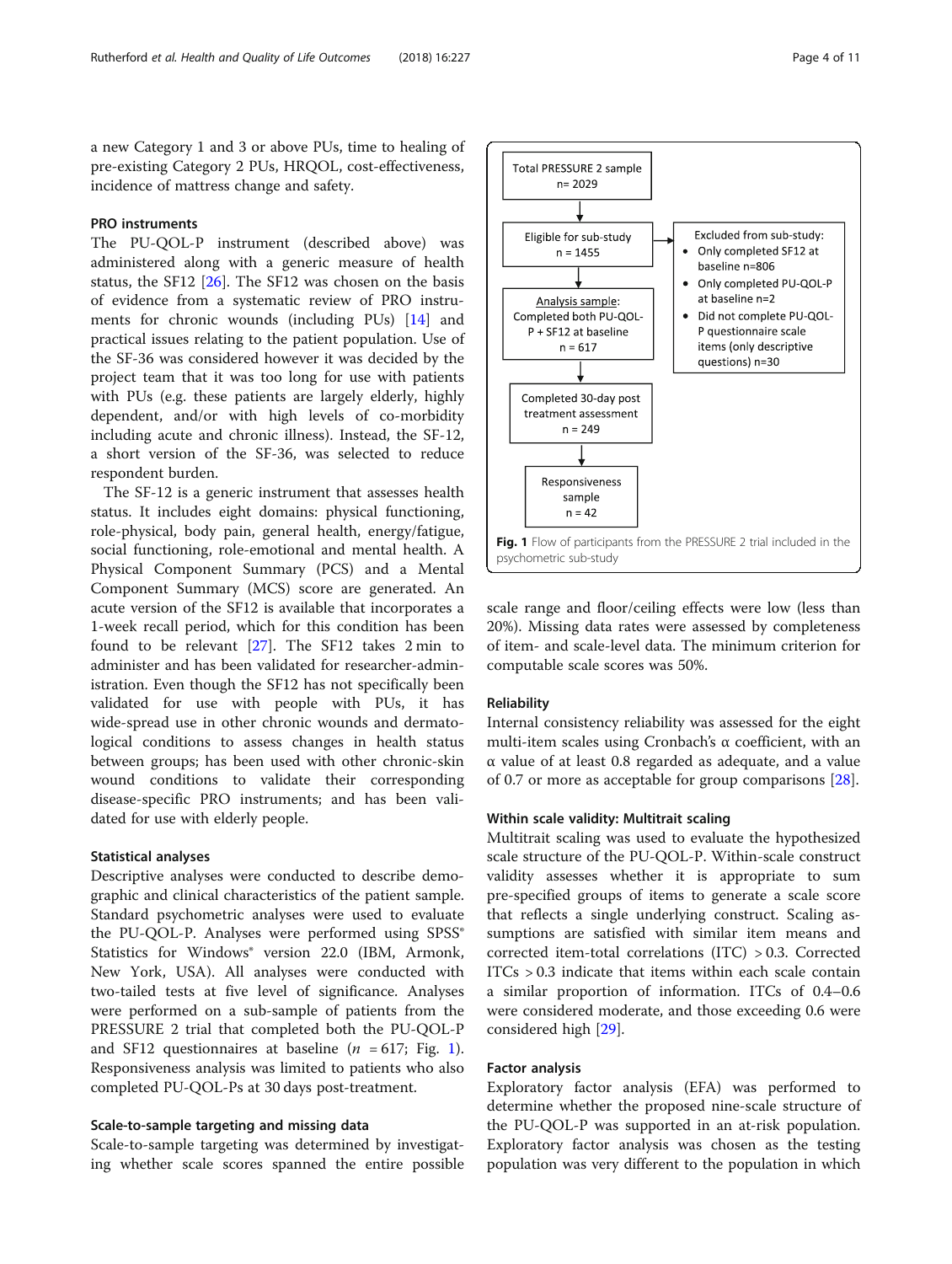the original PU-QOL instrument was tested in, and a factor analysis had not previously been undertaken. Direct Oblimin rotation methods allowed principal axis factoring extraction deducing factor correlations. The suitability of the data for EFA was assessed using the Kaiser–Myer–Olkin measure of sampling adequacy (0.8) and Bartlett's test of sphericity (χ2 less than 0.01). EFA contributes evidence towards construct validity.

## Construct validity: Between scales validity

Convergent validity and discriminant validity were assessed at the item level within the multitrait scaling (e.g. convergent validity was confirmed when an item correlated highly with the scale;  $ITC > 0.3$ ), and at the scale level using Spearman  $\rho$  rank-order correlation coefficients between conceptually related scales of PU-QOL-P and SF12. It was hypothesized that conceptually related scales would correlate more highly than unrelated scales (high,  $r > 0.7$ ; moderate, r 0.3–0.7; low,  $r$  < 0.3). These criteria were used as guides to the magnitude of correlations, as opposed to pass–fail benchmarks. As the PU-QOL-P assesses condition-specific issues and the SF12 generic health issues, moderate correlations were expected between the PU-QOL-P scales for pain, mobility and movement, daily activities, malaise, and emotional well-being with related scales of the SF12.

#### Known-groups validity

Another aspect of construct validity, known-groups, evaluated the extent to which PU-QOL-P scales differentiate between groups of patients defined by clinical criteria. We had difficulty devising clinical groups as the literature proved little evidence towards clinical groups known to differ. However, based on clinical experience, we hypothesized that the PU-QOL-P scales, particularly function scales, would differentiate between presence of category 2 PU (no versus yes category 2 PU at baseline); Braden score [\[30\]](#page-10-0)(completely limited versus no/slight impairment); and adverse events [[25](#page-10-0)] (AEs; no versus yes AEs at 30 days post-treatment). As exploratory analyses, it was tentatively hypothesized that the PU-QOL-P scales might differentiate between presence of category 1 PU (no versus yes category 1 PU at baseline) and PU location (torso versus limb sites).

Each of the hypotheses was tested with an independent-samples t-test, and a corresponding effect size (ES) was calculated to indicate the size of the effect as follows: small (0.20–0.49), moderate (0.50–0.79) or large (0.80 or more) [\[31,](#page-10-0) [32](#page-10-0)].

#### Responsiveness-to-change analysis

Responsiveness can be considered longitudinal validity, and analyses should be conducted in data where

clinically important change is expected. A sub-set of patients with PUs at baseline that healed by 30 days post-treatment, and patients with no PU at baseline that developed one by 30 days post-treatment provided such data. Paired sample t-test was used to evaluate the significance of score changes between these two time points, with expected significant changes in both symptom and function scales in patients who have category 1 or 2 PUs at baseline but no PU at 30 days post-treatment. Corresponding effect size values were calculated as the mean change from baseline to 30 days post-treatment, divided by the standard deviation of change [\[31](#page-10-0)–[33](#page-10-0)].

## Results

## Evaluation of the PU-QOL-prevention instrument Baseline demographics

No notable differences were observed between the analysis sample, who completed both PU-QOL-P and SF12 instruments, and those excluded from the analysis (i.e. those who only completed SF12) except that the analysis sample included a few more people with category 2 PUs. The analysis sample consisted of 617 patients (45.1% male), aged between 21.9 to 101.3 years (mean 75.7), of which 141 (22.8%) had a category 1 or 2 PU and 61.4% reported presence of pressure-related pain at baseline. The majority (99.8%) were Caucasian. More than half (65.6%) were from secondary care hospital setting with a medical condition (58.8%), and 70.7% were considered as having very limited mobility according to the Braden scale.

#### Scale-to-sample targeting and missing data

Scale scores spanned the entire scale ranges for all scales apart from exudate (0–86) and odour (0–25) scales. Global QOL mean score was near the scale midpoint, however, all other mean scale scores were below 37, with all scales exceeding the 20% criterion for floor effects. Scale scores were computable for over 70% of respondents (range 73.8–100%) (see Additional file [1](#page-9-0)).

#### **Reliability**

Internal consistency reliability was high with all scale Cronbach coefficient alpha > 0.795 (range 0.795–0.970; Table [1\)](#page-5-0). During the analysis, items 'putrid smell' and 'sickening smell' were removed from the odour scale because they had zero variance therefore the results are based on a four not six item scale.

## Factor analysis

We were unable to include the symptom scale items into the factor analysis as there were fewer than two people, at least one of the variables had zero variance,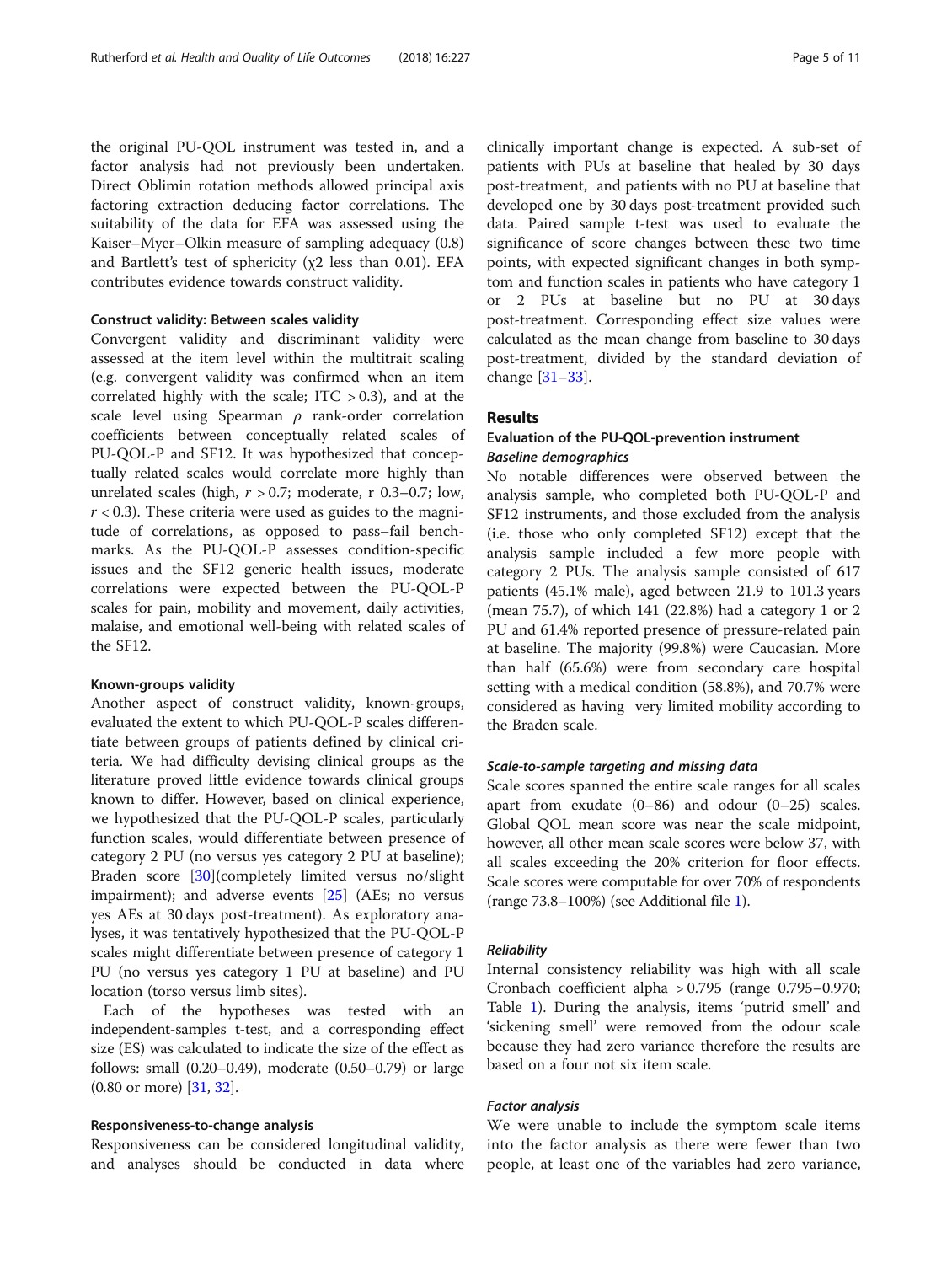<span id="page-5-0"></span>Table 1 PU-QOL-P scale level analyses - Reliability and scaling assumptions: Validity within-scale analysis

| PU-QOL-P scale (n items)              |                 | Internal consistency | Mean inter-item | Inter-item               | Scaling                                    |
|---------------------------------------|-----------------|----------------------|-----------------|--------------------------|--------------------------------------------|
|                                       | $N_c$           | Cronbach's alpha     | correlation     | correlation <sup>a</sup> | Assumptions<br>-Corrected ITC <sup>a</sup> |
| Pain (12)                             | 617             | 0.864                | 0.355           | $0.128 - 0.713$          | $0.364 - 0.642$                            |
| Exudate (8)                           | 60 <sup>b</sup> | 0.860                | 0.451           | $-0.024 - 0.865$         | 0.337-0.824                                |
| Odour (6)                             | 61 <sup>b</sup> | 0.795                | 0.492           | $-0.017 - 1.000$         | $-0.017 - 0.893$                           |
| Sleep (7)                             | 333             | 0.937                | 0.682           | $0.540 - 0.827$          | $0.753 - 0.871$                            |
| Movement & mobility (9)               | 177             | 0.963                | 0.744           | 0.593-0.928              | $0.803 - 0.909$                            |
| Daily activities (6)                  | 186             | 0.937                | 0.705           | $0.476 - 0.900$          | $0.581 - 0.914$                            |
| Malaise (5)                           | 215             | 0.915                | 0.680           | 0.559-0.844              | $0.669 - 0.846$                            |
| Emotional well-being (15)             | 220             | 0.970                | 0.681           | $0.447 - 0.900$          | $0.630 - 0.869$                            |
| Self-consciousness and appearance (7) | 305             | 0.921                | 0.645           | 0.532-0.786              | $0.695 - 0.818$                            |

SEM standard error mean; IIC inter-item correlation; ITC item-total correlation (corrected for overlap)

aRange

 $b$  sample  $n = 62$ ; only patients with a category  $\geq$  PU complete exudate and odour scale<br>Sp estimated based on listwise deletion: observations that baye one or more missing value

n estimated based on listwise deletion; observations that have one or more missing values across all variables are removed from analysis

there was only one variable in the analysis, or correlation coefficients could not be computed for all pairs of variables. Conceptually, it made sense to consider the items within our six function scales separately from the symptom items.

The suitability of data for EFA was assessed. Kaiser– Myer–Olkin value was 0.530; slightly below the recommended value of 0.6 or above, but the Bartlett's test of sphericity reached statistical significance  $(\chi^2=10,159.415,$  $\rho$  0.000). Inspection of the correlation matrix revealed the presence of many correlation coefficients above 0.30 (all but one item), suggesting the EFA results could be considered [\[34](#page-10-0)]. The EFA revealed the presence of five components with eigenvalues exceeding 1, explaining 26.52, 4.24, 2.31, 1.63, and 1.36 of the variance respectively. The five component solution explained a total of 73.59% of the variance.

The EFA (see Additional file [2\)](#page-9-0) mostly supported a six-function scale structure. Items with a factor-loading coefficient ≥ 0.4 in each factor (scale) were considered against our hypothesised scale structure. Factor one included all items from the emotional wellbeing scale, apart from one item "Feeling that people avoided you or treated you differently now", which loaded with items in the appearance and self-consciousness scale, and the addition of item "feeling helpless" from the appearance/selfconsciousness scale. All items from the appearance/ self-consciousness scale loaded together in factor five except item "feeling helpless" and the addition of item "Feeling that people avoided you or treated you differently now".

Factor two included items from the movement and daily activities scales. It is not surprising that movement and daily activity items would group together into one factor given that having reduced mobility would correlate highly with reduced ability to participate in daily

activities; both scales assess aspects of physical function. Item "Being emotionally close or affectionate with loved ones (e.g. able to cuddle, being intimate)" from the activity scale had weak item-factor weights (< 0.3) across all factors. Inspection of missing item rates revealed that the intimacy item was not answered by 12.2% of the sample at baseline and by 25.5% of the sample at 30 days post-treatment. Factor three included all sleep items. Factor four included all malaise items except item "Feeling that your appetite has reduced".

## Within scale validity

Scaling assumptions were satisfied (Table 1). Mean inter-item correlations for all scales ranged 0.355– 0.744. All item–own-scale correlations were moderate to high (ITC; all  $> 0.45$ ) for the six function scales but not the three symptom scales. Corrected ITCs were above 0.30 (range 0.337–0.803), satisfying recommended criteria  $(> 0.3)$ , except for the odour scale (corrected ITC range 0.02–0.89).

#### Between scale validity

Correlations between PU-QOL-P and SF12 scales were generally low to moderate (Table [2\)](#page-6-0), suggesting that PU-QOL-P scales provide distinct constructs (i.e. disease-specific outcomes) from those measured by the SF12. Convergent validity was confirmed by significant correlations between hypothesized scales as expected. As predicted, PU-QOL-P mobility scale correlated significantly with SF12 physical function and role physical scales. Also as expected the PU-QOL-P sleep scale, correlated significantly with SF12 vitality scale, but unexpectedly the malaise scale did not. PU-QOL-P emotional wellbeing and self-consciousness/appearance scales correlated significantly with SF12 role emotional and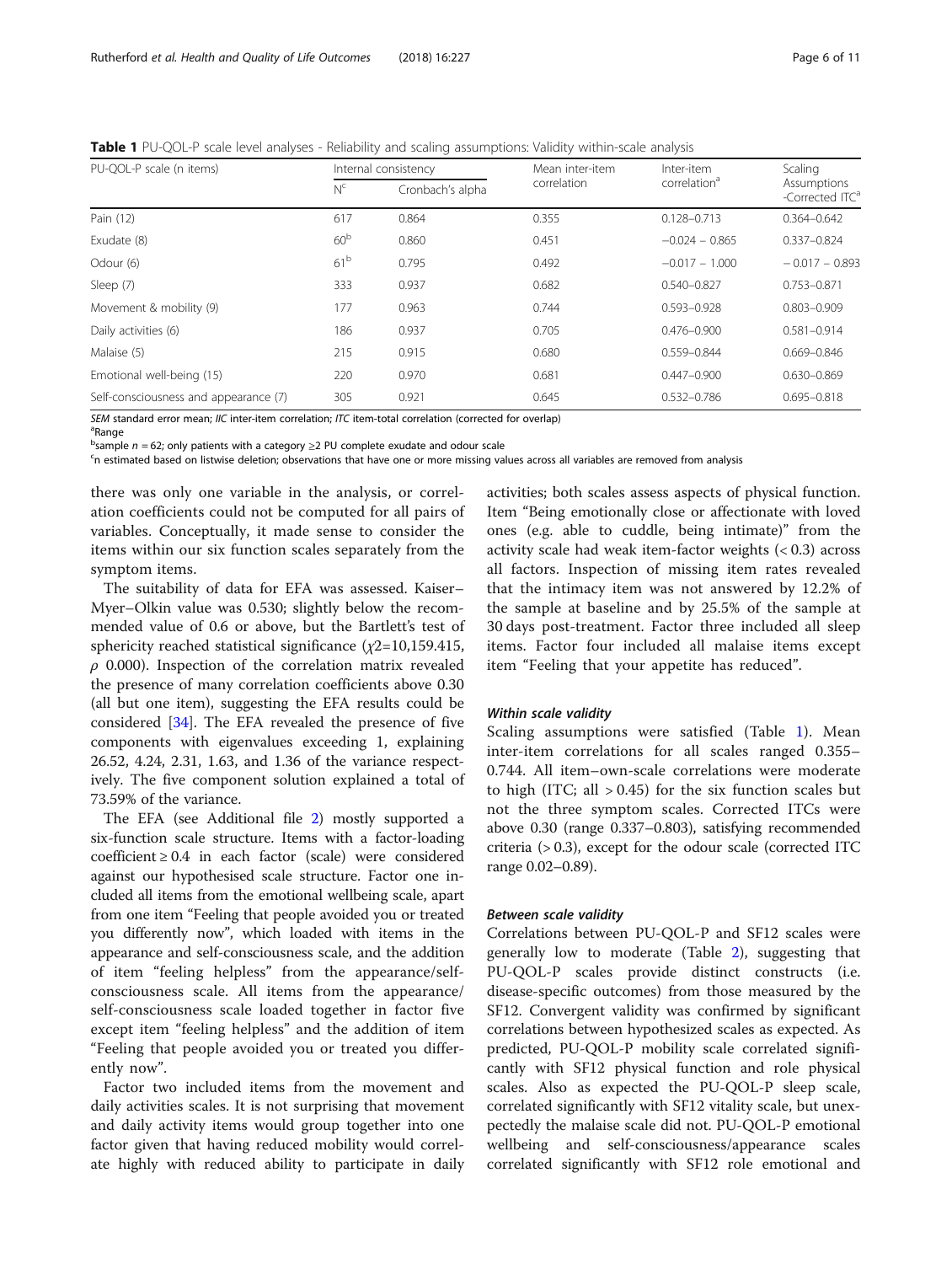<span id="page-6-0"></span>Table 2 Spearman's rho correlations between PUQOL-R and SF12 scales (convergent validity)

| Scale (n items)                       | Physical<br>function (2) | Role<br>physical (2) | <b>Bodily</b><br>pain $(1)$ | General<br>health (1) | Vitality (1)         | Social<br>function (1) | Role<br>emotional (2) | Mental<br>health (2) |
|---------------------------------------|--------------------------|----------------------|-----------------------------|-----------------------|----------------------|------------------------|-----------------------|----------------------|
| Pain (12)                             | 0.072                    | 0.109 <sup>a</sup>   | 0.320 <sup>a</sup>          | 0.220 <sup>a</sup>    | $0.168^{\text{a}}$   | 0.046                  | 0.201 <sup>a</sup>    | $0.261$ <sup>a</sup> |
| Exudate (8)                           | 0.005                    | 0.112                | 0.036                       | 0.046                 | 0.237                | 0.183                  | 0.229                 | 0.279 <sup>b</sup>   |
| Odour (6)                             | 0.118                    | 0.235                | 0.109                       | 0.149                 | 0.022                | 0.154                  | 0.160                 | 0.063                |
| Sleep (7)                             | $0.143^a$                | $0.137$ <sup>a</sup> | $0.283^{\text{a}}$          | 0.203 <sup>a</sup>    | $0.110^{b}$          | 0.008                  | $0.246^a$             | $0.282$ <sup>a</sup> |
| Movement & mobility (9)               | $0.151$ <sup>a</sup>     | $0.133^{a}$          | 0.350 <sup>a</sup>          | $0.214$ <sup>a</sup>  | $0.171$ <sup>a</sup> | 0.036                  | $0.299$ <sup>a</sup>  | 0.300 <sup>a</sup>   |
| Daily activities (6)                  | 0.086                    | 0.071                | $0.197$ <sup>a</sup>        | 0.139 <sup>a</sup>    | 0.027                | 0.046                  | 0.238 <sup>a</sup>    | 0.218 <sup>a</sup>   |
| Malaise (5)                           | 0.030                    | 0.017                | $0.229$ <sup>a</sup>        | $0.205^a$             | 0.024                | 0.076                  | $0.293$ <sup>a</sup>  | $0.274$ <sup>a</sup> |
| Emotional well-being (15)             | 0.034                    | 0.037                | $0.227$ <sup>a</sup>        | 0.179 <sup>a</sup>    | 0.012                | 0.030                  | $0.323$ <sup>a</sup>  | $0.275^{\text{a}}$   |
| Self-consciousness and appearance (7) | 0.034                    | 0.053                | 0.219 <sup>a</sup>          | 0.119 <sup>a</sup>    | 0.053                | 0.045                  | $0.249$ <sup>a</sup>  | 0.206 <sup>a</sup>   |
| Itchiness (1)                         | 0.006                    | 0.080                | 0.130 <sup>a</sup>          | 0.071                 | 0.033                | 0.030                  | 0.100 <sup>b</sup>    | $0.100^{b}$          |

<sup>a</sup>Correlation is significant at the 0.01 level (2-tailed)

b Correlation is significant at the 0.05 level (2-tailed)

mental health scales. PU-QOL-P pain scale correlated significantly with the SF12 pain scale (Table 2).

## Known groups validity

## Presence of category 2 PU (no versus yes category 2 PU at baseline)

Known-group comparisons were not found to be statistically significant for no versus yes category 2 PU at baseline groups. However, small to moderate effect size values were observed for all scales (see Additional file [3](#page-9-0)). As expected, all scales apart from the self-consciousness scale had higher mean scores in the category 2 PU group compared to the no category 2 PU group. Mean differences in scores ranged from 1.28 to 9.52 (see Additional file [3\)](#page-9-0). Higher scores indicate worse symptom burden or impaired function.

## Braden score (completely limited versus no/slight impairment)

All mean scores were higher for the completely limited group compared to the no/slightly impaired group in all six PU-QOL-P function scales (see Additional file [3](#page-9-0)). As expected, we found significant differences between completely impaired  $(M = 49.38, SD = 44.6)$  and no/slightly impaired  $(M = 28.72, SD = 33.0)$  groups for the mobility scale,  $p = 0.013$  and the effect size was moderate (0.60); and between completely impaired  $(M = 35.56, SD = 43.2)$ and no/slightly impaired  $(M = 14.14, SD = 26.5)$  groups for the daily activities scale,  $p = 0.007$  and the effect size was moderate (0.75).

## Exploratory known groups included PU location (torso versus limb sites)

Higher mean scores were observed in the three symptom and the mobility scales in people with torso PUs compared to those with limb PUs; effect sizes were small (see Additional file [3\)](#page-9-0). However, those with limb PUs reported higher (or worse) mean scores in sleep, daily activities, malaise, emotional wellbeing, and self-consciousness scales compared to those who had torso PUs.

It is important to note that for all known groups we had small samples (range 2–31 patients) therefore known groups results are considered preliminary.

## Responsiveness to change

In patients who had a category 1 or 2 PU at baseline that healed by 30 days post-treatment, PU-QOL-P mean scale scores from baseline to 30 days post-treatment were statistically significant ( $P < 0.001$ ) for scales pain (effect size (ES) 0.86 large), sleep (ES 0.48 moderate), malaise (ES 0.61 moderate), emotional wellbeing (ES 0.65 moderate), and appearance/self-consciousness (ES 0.60 moderate) but not the two physical function scales (Table [3\)](#page-7-0). In patients who had a category 1 or 2 PU at baseline, all scales showed higher mean scores at baseline compared to at 30 days post-treatment (range mean change 4.337–18.569).

In patients who did not have a category 1 or 2 PU at baseline but developed one by 30 days post-treatment, movement (ES 0.28 small), activities (ES 0.45 moderate), malaise (ES 0.34 small), and self-consciousness (ES 0.18 small) scale mean scores were higher at baseline for people with no PU compared to those who developed a PU by 30 days post-treatment; Table [4\)](#page-7-0) but these results were not statistically significant. This finding may in part be due to the fact that this sample was acutely ill at baseline (e.g. immobile and unwell), placing them at-risk of PUs and consequently contributed to the PU developing. All other scale scores were higher at 30 days post-treatment compared to baseline, suggesting that pain, sleep and emotional wellbeing is worse in patients with a PU compared to those without, although again the differences were not statistically significant (Table [4\)](#page-7-0). These findings are preliminary due to the small sample sizes.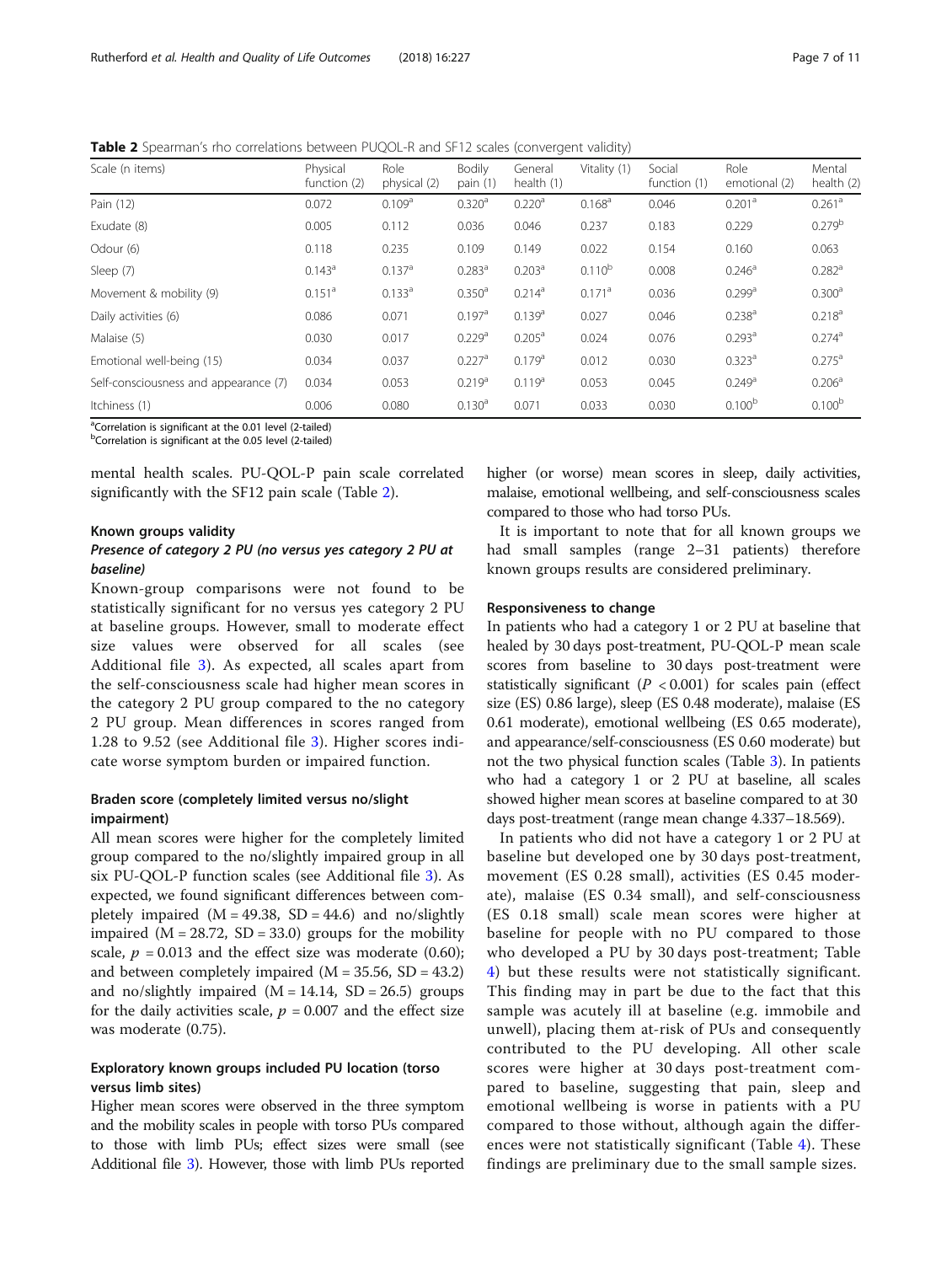<span id="page-7-0"></span>

| Table 3 PU-QOL-P Responsiveness over time: PU at baseline (visit 0) compared to no PU 30 days post-treatment end (visit 30) |  |
|-----------------------------------------------------------------------------------------------------------------------------|--|
|-----------------------------------------------------------------------------------------------------------------------------|--|

| Scales (n items)                      | N  | Baseline scores | Visit30 scores | Mean change | <b>Effect Size</b> | C                 | $P$ value |
|---------------------------------------|----|-----------------|----------------|-------------|--------------------|-------------------|-----------|
|                                       |    | Mean (SD)       | Mean (SD)      |             |                    |                   |           |
| Pain (12)                             | 31 | 27.57 (25.553)  | 9.001 (16.927) | 18.569      | 0.86               | 9.637, 27.493     | 0.000     |
| Exudate (8)                           | 0  |                 |                |             |                    |                   |           |
| Odour (6)                             | 0  |                 |                |             |                    |                   |           |
| Sleep (7)                             | 29 | 27.82 (32.804)  | 14.03 (23.277) | 13.790      | 0.48               | 1.655, 25.899     | 0.027     |
| Movement & mobility (9)               | 21 | 37.86 (36.769)  | 21.17 (33.085) | 16.688      | 0.48               | $-7.811, 41.179$  | 0.171     |
| Daily activities (6)                  | 25 | 13.67 (28.956)  | 9.333 (24.244) | 4.337       | 0.16               | $-10.069, 18.736$ | 0.540     |
| Malaise (5)                           | 23 | 21.09 (37.049)  | 3.913 (13.731) | 17.177      | 0.61               | 3.705, 30.642     | 0.015     |
| Emotional well-being (15)             | 30 | 10.17 (20.837)  | 0.476(2.608)   | 9.694       | 0.65               | 1.906, 17.475     | 0.016     |
| Self-consciousness and appearance (7) | 28 | 8.67 (19.668)   | 0.255(1.350)   | 8.415       | 0.60               | 0.803, 16.034     | 0.032     |

## Post-hoc analyses

The results from the psychometric analysis suggested modifications that could be made to four of the PU-QOL-P instruments' scales. As such, we: (1) removed item "appetite" from the malaise scale; (2) removed item "intimacy" from the daily activities scale; (3) removed item "helpless" from the self-consciousness scale and added it to the emotional wellbeing scale; and (4) removed item "people treat me differently" from the emotional wellbeing scale and added it to the self-consciousness scale. These changes were considered to make sense conceptually, and re-analysis of the psychometric properties supported these modifications. Specifically, most patients were hospitalised at the time of completing questionnaires so answering a question about intimacy may have appeared irrelevant or considered too personal. Following the modifications, the internal consistency reliability and within scale construct validity was retained in all four scales, with the daily activities, malaise, and emotional wellbeing scales values for Cronbach alpha (range 0.914–0.971 for all four modified scales), inter-item correlations (all > 0.502), and corrected item-total correlations increasing (all > 0.681). Although for the self-consciousness scale the Cronbach alpha decreased marginally from 0.921 to 0.914, mean inter-item correlations decreased from 0.645 to 0.628 (range from 05.32–0.786 to 0.502–0.795), and corrected item-total correlations decreased from 0.695–0.818 to 0.681–0.812, all values remained within acceptable ranges. Convergent validity results were strengthened following the modifications. PU-QOL-P daily activity scale was significantly correlated with SF12 physical functioning and role physical scales, both PU-QOL-P psychological scales were significantly correlated with SF12 role emotional and mental health scales, and PU-QOL-P malaise was now significantly correlated with SF12 vitality scale (see Additional file [4](#page-9-0)).

#### Final PU-QOL-P

The final PU-QOL-P prevention version is a researcher-administered instrument, comprising of three symptom scales: pain (12 items), exudate (8 items), odour (6 items); six function scales: four physical functioning (sleep 7 items, movement and mobility 9 items, daily activities 5 items, malaise 4 items) and two psychological wellbeing (emotional wellbeing 15 items and self-consciousness and appearance 7 items); and three single items for itchiness, appetite, and global QOL.

| Table 4 PU-QOL-P Responsiveness over time: no PU at baseline (visit 0) compared to PU 30 days post-treatment end (visit 30) |  |  |  |
|-----------------------------------------------------------------------------------------------------------------------------|--|--|--|
|-----------------------------------------------------------------------------------------------------------------------------|--|--|--|

| Scales (n items)                      | N            | Baseline scores | Visit30 scores  | Mean change | <b>Effect Size</b> | C                  | $P$ value |
|---------------------------------------|--------------|-----------------|-----------------|-------------|--------------------|--------------------|-----------|
|                                       |              | Mean (SD)       | Mean (SD)       |             |                    |                    |           |
| Pain (12)                             | 11           | 30.37 (27.522)  | 35.455 (34.676) | $-5.085$    | $-0.16$            | $-22.166$ , 12.000 | 0.522     |
| Exudate (8)                           | $\mathbf{0}$ |                 |                 |             |                    |                    |           |
| Odour (6)                             | $\circ$      |                 |                 |             |                    |                    |           |
| Sleep (7)                             | 9            | 17.26 (23.487)  | 26.243 (30.829) | $-8.983$    | $-0.33$            | $-32.791.14.828$   | 0.410     |
| Movement & mobility (9)               |              | 61.79 (48.055)  | 48.866 (44.792) | 12.924      | 0.28               | $-3.955, 29.806$   | 0.110     |
| Daily activities (6)                  |              | 9.64(16.610)    | 3.5714 (9.449)  | 6.069       | 0.45               | $-4.596.16.739$    | 0.213     |
| Malaise (5)                           |              | 13.21 (24.440)  | 6.548 (12.697)  | 6.662       | 0.34               | $-8.416, 21.749$   | 0.321     |
| Emotional well-being (15)             | 11           | 11.31 (21.949)  | 18.375 (31.309) | $-7.065$    | $-0.26$            | $-24.106.9.985$    | 0.378     |
| Self-consciousness and appearance (7) | 11           | 4.24 (9.898)    | 2.597 (8.615)   | 1.643       | 0.18               | $-7.771.11.061$    | 0.705     |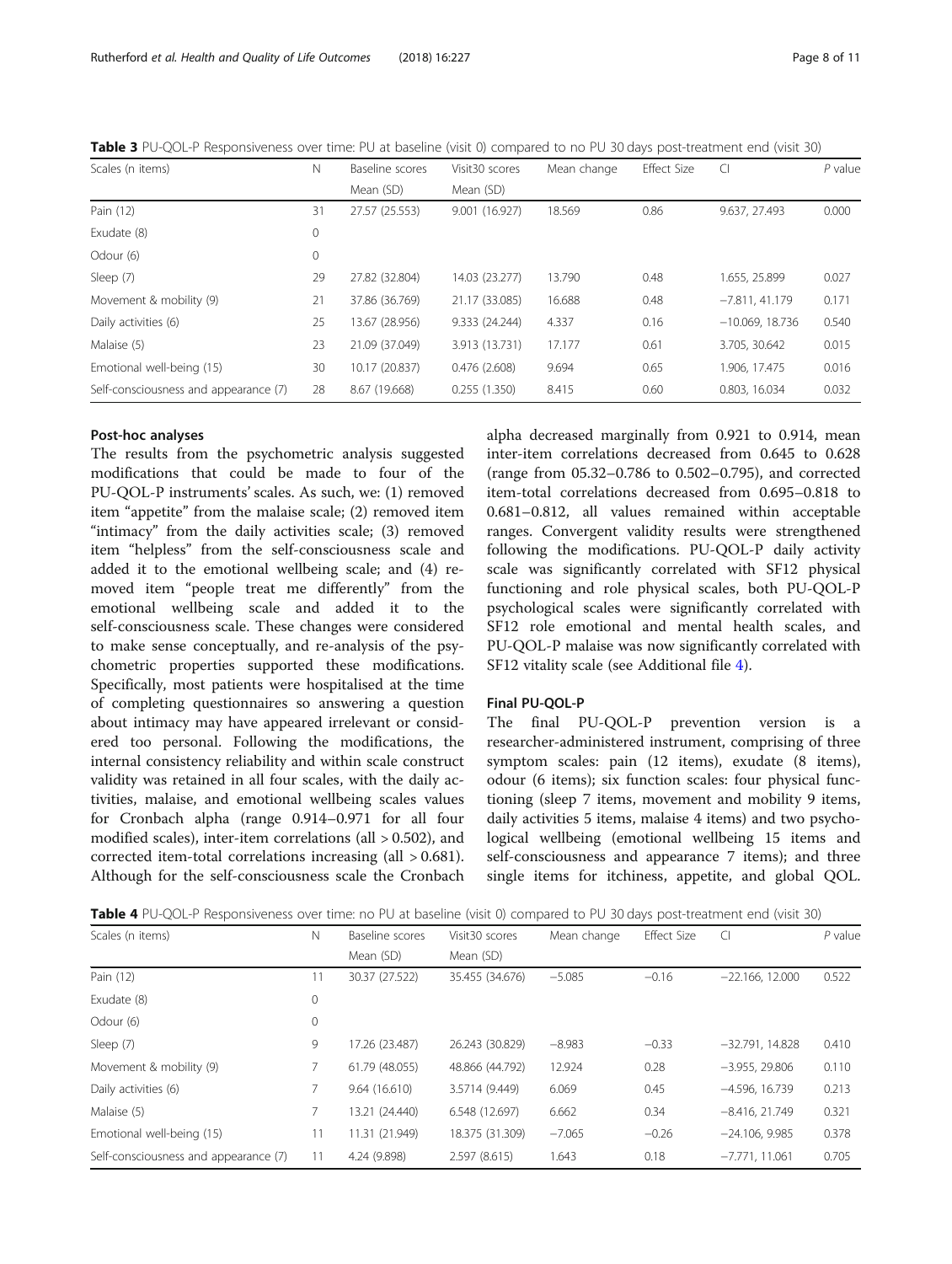Patients rate the amount of "bother" attributed "During the past week" on a 3-point response scale (e.g.  $0 = not$ at all  $-2 = a$  lot). Scale scores are generated by summing items and then transforming to a 0–100 scale. High scores indicate greater patient bother. The PU-QOL-P instrument is intended for interview-administration, following a user manual, but could be self-completed by patients depending on their preference [\[35](#page-10-0)]. It is suitable for use with any adults at high risk of PU development receiving preventative interventions in the acute and community healthcare settings. Scales can be selected depending on the nature of the research. For example, the exudate and odour scales are not intended for people at risk of PU development or with superficial category 1 PUs. Electronically defined 'skip' questions have been added to assist in selecting scales relevant to each individual's circumstance or the exudate and odour scales could be excluded in future prevention trials. It takes around 15–20 minutes to complete in its entirety.

## **Discussion**

The PU field requires a strong evidence-base that incorporates assessment of PROs. To fully capture and quantify the patients' perspective, appropriately constructed and validated PRO instruments are required. PU-QOL-P scales mostly satisfy criteria for reliability, validity, and responsiveness in line with recommended FDA guidelines for PRO instruments [[16](#page-10-0)]. The itemtotal correlations, alpha coefficient and homogeneity coefficient (inter-item correlation mean and range) provide evidence towards the reliability and internal construct validity of the PU-QOL-P scales. The results of the factor analysis mostly supported the use of the items as hypothesised into six function scales. The weak Kaiser–Myer–Olkin value questions suitability of the data for factor analysis so of benefit would be further confirmatory factor analysis in a new sample. However, the second test to determine suitability of the data for factor analysis, the Bartlet test, was supported, and the factor structure emerged into conceptually meaningful and logical factors. We also observed low correlations between PU-QOL-P and SF12 scales hypothesised to be conceptually related. We hypothesized that conceptually related scales would correlate more highly than unrelated scales and used the standard correlation criteria as guides to the magnitude of correlations, as opposed to pass–fail benchmarks. Importantly, correlations for scales hypothesised to be conceptually related were consistently higher than for scales hypothesised to be unrelated. Importantly, the two measures assess different constructs so even though they might be theoretically related, they are not the same (i.e. SF12 is not a criterion measure of PU-specific HRQOL). Of clinical importance is a PRO instruments' ability to detect clinical groups known to differ and to detect change when change has occurred and these aspects were supported.

Some modifications were made to four scales, which were supported by the post-hoc analyses, and the changes made are considered conceptually sensible. For example, items 'putrid smell' and 'sickening smell' were removed from the odour scale because they assess smell aspects associated with severe PUs. Item "Feeling that your appetite has reduced" did not correlate with other items hypothesised to make up the malaise scale. Upon reflection, this item may be assessing a different construct and could be retained as a single item for appetite. As some changes were made to the scales, some might argue that a further set of data should be collected for further validation purposes. No one test confirms validity, rather validation of a PRO instrument is an ongoing process, with the accumulation of clinical validation data building a case for a particular instrument functioning effectively in a particular population for a specific purpose [[36\]](#page-10-0).

Our findings contribute evidence towards support that people with category 2 PUs experience worse symptoms and functioning outcomes than those without PUs. People who are also physically limited experience worse mobility outcomes and ability to participate in daily activities than those who have no or only slight physical impairment. PUs are often a secondary comorbidity and a consequence of the primary condition a patient may be experiencing. PUs contribute additional impairment in physical function outcomes beyond those caused by other comorbidities. Our exploratory hypothesis testing suggests that patients with torso PUs experience worse symptoms and more mobility problems, while patients with limb PUs have more problems with sleep quality, daily activities and malaise, lower emotional wellbeing, and feel more self-consciousness.

Due to the small sample sizes in our hypothesised known groups, we cannot make definitive conclusions. However, we observed trends in scores in the right direction even though some were not statistically significant. Small sample size affects the standard error so we might expect to see large confidence intervals, however sample size does not affect means, standard deviations or effect size. Therefore, effect sizes are still relevant and informative, even if non-significant correlations are observed; which in this case may be attributed to sample sizes being too small to detect significant differences. Given that baseline data was completed in hospital after admission for acute illness while the 30-day post-treatment assessment was usually completed after discharge, it is possible that the changed setting may have contributed to improved HRQOL outcomes over time. However, we did look at change in both directions for the responsiveness analysis (i.e. no PU at baseline compared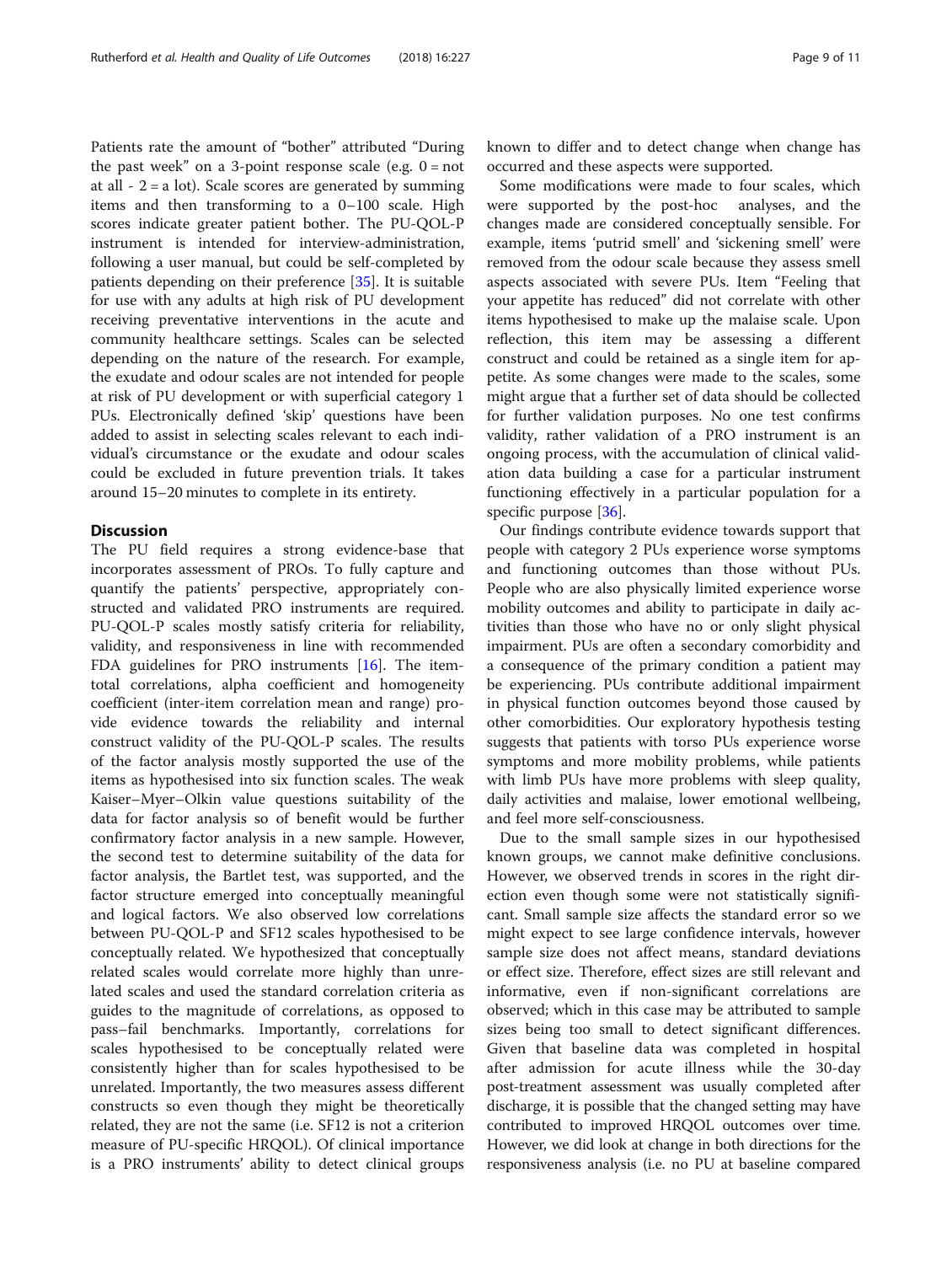<span id="page-9-0"></span>to PU at 30 days post treatment and also PU at baseline but no PU at 30 days post treatment).

A limitation of our study was scale-to-sample targeting; mean scores were below scale mid-points and all scales exceeded the 20% criterion for floor effects. However, given that we intended to recruit an at-risk population (i.e. few people had category 1 or 2 PUs at baseline, and none had category  $\geq$ 3 PU), this finding is expected. The floor effects indicate more homogeneity in the sample than is representative of the PU population. However, our study sample is representative of a high-risk PU population, who may be experiencing pressure-area related pain but that do not experience symptoms associated with severe PUs such as exudate and odour, and the PU-QOL-P version is intended for prevention trials.

The above limitations do not preclude use of the PU-QOL-P instrument. PU-QOL-P scales can be included as one outcome measure, amongst others, for group comparisons in future PU research (e.g. clinical trials). Work is underway to develop a short-form and to test its clinical utility for use in clinical practice. As the PU-QOL-P was developed and evaluated in the UK, the validity and reliability are characteristics of the instrument for a specific population (i.e. Caucasian English speaking UK nationals). A language translation or cross-cultural adaption may be required to ensure that the PU-QOL-P is appropriate for cultures, languages and ethnic groups outside the UK (see the PU-QOL-P instrument website for guidance on language translation and cross-cultural adaptation processes: [https://med](https://medhealth.leeds.ac.uk/info/423/skin/1738/purpose_puqol/2)[health.leeds.ac.uk/info/423/skin/1738/purpose\\_puqol/2.](https://medhealth.leeds.ac.uk/info/423/skin/1738/purpose_puqol/2)

## Conclusions

This study makes important contributions to the PU field. The PU-QOL-P instrument provides a means for the comprehensive assessment of PU-specific PROs and for quantifying the benefits and harms of PU preventative interventions from the patients perspective; thus far lacking in the area. PRO assessment needs to become more commonplace in the PU field so that the goal of PU prevention and management can be to enhance and maintain the HRQOL of people at risk of or with PUs. The PU-QOL-P is a tool with which to evaluate whether PU preventative interventions and the healthcare given achieve this; outcomes that are ultimately best judged by patients themselves.

## Additional files

[Additional file 1:](https://doi.org/10.1186/s12955-018-1049-x) Baseline data for sample who completed PU-QOL-P  $(n = 617)$ : Scale data completeness and targeting. (PDF 302 kb)

[Additional file 2:](https://doi.org/10.1186/s12955-018-1049-x) PU-QOL-P function items: Exploratory factor analysis with Oblimin rotation (PDF 219 kb)

[Additional file 3:](https://doi.org/10.1186/s12955-018-1049-x) Known groups: No PU at baseline vs category 2 PU at baseline (PDF 234 kb)

[Additional file 4:](https://doi.org/10.1186/s12955-018-1049-x) Modified scales post hoc analysis (PDF 93 kb)

#### Abbreviations

EFA: Exploratory factor analysis; ES: Effect size; FDA: USA Food and Drug Administration; HRQOL: Health-related quality of life; PROs: Patient-reported outcomes; PU: Pressure ulcer; PU-QOL-P: Pressure Ulcer Quality of Life Instrument – Prevention version; HRQOL: Health-Related Quality of Life; SF12: Short Form 12 Questionnaire

#### Acknowledgements

The authors would like to thank members of the Trial Steering Committee: Prof Julie Brittenden, Prof Paula Williamson, Dr. Jeannie Donnelly, Ms. Heidi Sandoz, Ms. Andrea McGoverin, Ms. Heather Newton, Ms. Yvonne Rawson; and members of the Data Monitoring and Ethics Committee: Prof Kerry Hood, Prof Lisette Schoonhoven, Ms. Marta Soares, Ms. Jane James and Mr. Hamish Laing. We would also like to thank the clinical research team members from the 41 NHS Trusts who participated in this research and who gained local permissions, recruited patients and collected data. We wish to express our gratitude to all the patients who participated in this research, for giving up their time and participating in this research study.

#### Funding

This study was funded by the National Institute for Health Research (NIHR) Health Technology Assessment (HTA) Programme (Project: 11/36/33). The views and opinions expressed therein are those of the authors and do not necessarily reflect those of the HTA, NIHR, NHS or the Department of Health.

## Availability of data and materials

All data generated or analysed during this study are included in this published article [and its supplementary information files]. Requests for data should be made to Professor Jane Nixon.

#### Authors' contributions

CR conception of the study and led the design analysis plan, data analysis, data interpretation and manuscript writing. JB contributed to study conception, design considerations, statistical analysis plan, results interpretation and revision of the manuscript. IS contributed to study design, data monitoring, prepared the data for the study and contributed to results interpretation and revision of the manuscript. SB, EM, SC, RG and HC contributed to study design, data acquisition, data monitoring and review of the draft manuscript. JN contributed to study conception, study design, data monitoring, data interpretation and revision of the manuscript.. All authors read and approved the final manuscript.

#### Ethics approval and consent to participate

This research was performed in accordance with the Declaration of Helsinki. Informed consent was provided by the patients or by consultee agreement/ nearest relative, guardian or welfare attorney (Scotland) prior to the commencement of the study. Ethics approval has been granted by NRES Committee Yorkshire & The Humber - Leeds West; approved 17 April 2013; (REC reference: 13/YH/0066), and Scotland A Research Ethics Committee; approved 21 July 2014; (REC reference: 14/SS/0079).

#### Consent for publication

Not applicable.

#### Competing interests

The authors declare that they have no competing interests.

#### Publisher's Note

Springer Nature remains neutral with regard to jurisdictional claims in published maps and institutional affiliations.

#### Author details

<sup>1</sup>Quality of Life Office, School of Psychology University of Sydney, Level 6 North, Chris O'Brien Lifehouse C39Z, Camperdown, NSW 2006, Australia. <sup>2</sup> <sup>2</sup> Leeds Institute of Clinical Trials Research, Clinical Trials Research Unit,